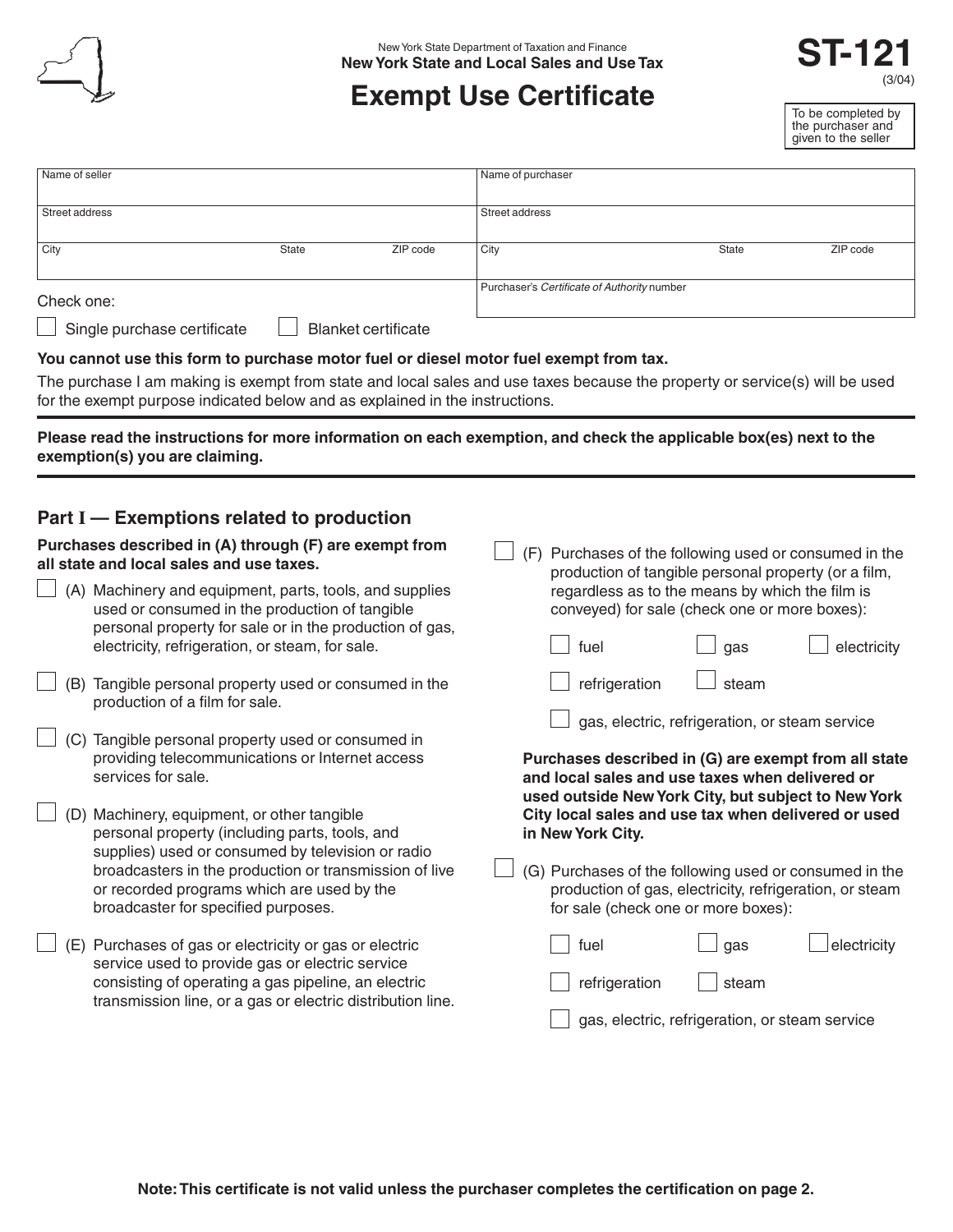| Part II - Services exempt from tax (exempt from all state and local sales and use taxes)                                                             |                                                                                                                                         |  |
|------------------------------------------------------------------------------------------------------------------------------------------------------|-----------------------------------------------------------------------------------------------------------------------------------------|--|
| of qualifying property being serviced by checking the applicable box(es):                                                                            | (H) Installing, repairing, maintaining, or servicing qualifying property listed in Part I, (A) through (D). Please indicate the type    |  |
| (A)<br>(C)<br>(B)<br>(D)                                                                                                                             |                                                                                                                                         |  |
| Part I, (B) and (D). Please indicate the type of qualifying property being serviced by checking the applicable box(es):<br>$(D)$ $\Box$<br>(B)       | (I) Producing, fabricating, processing, printing, and imprinting, including editing, dubbing, and mixing, qualifying property listed in |  |
| Part III - Other exemptions (exempt from all state and local sales and use taxes)                                                                    |                                                                                                                                         |  |
| (J) Tangible personal property used in research and<br>development.                                                                                  | (O) Commercial aircraft (including certain machinery and<br>equipment) and flight simulators purchased by<br>commercial airlines.       |  |
| (K) Purchases of the following used in research and<br>development (check one or more boxes):                                                        | (P) Commercial fishing vessels (including certain<br>property).                                                                         |  |
| electricity<br>gas<br>refrigeration<br>steam                                                                                                         | (Q) Pollution control equipment.                                                                                                        |  |
| gas, electric, refrigeration, or steam service                                                                                                       | (R) Other - describe exempt use and identify the<br>section of the Tax Law covering this exemption.                                     |  |
| (L) Cartons, containers, and other wrapping and<br>packaging materials and supplies that are actually<br>transferred to the purchaser.               |                                                                                                                                         |  |
| (M) Certified enhanced emissions inspection equipment<br>for testing and inspecting motor vehicles. Enter your<br>inspection station license number: |                                                                                                                                         |  |
| (N) Commercial vessels (including certain property and<br>services).                                                                                 |                                                                                                                                         |  |

**Certification.** I certify that the above statements are true and correct. I make these statements with the knowledge that knowingly making a false or fraudulent statement on this document is a misdemeanor under section 1817 of the Tax Law and section 210.45 of the Penal Law, punishable by imprisonment for up to a year and a fine of up to \$10,000 for an individual or \$20,000 for a corporation. I understand that the Tax Department is authorized to investigate the validity of the exemption claimed or the accuracy of any information entered on this form.

| Signature of purchaser or purchaser's representative (give title and relationship) | Date |
|------------------------------------------------------------------------------------|------|
| Type or print the name that appears in the signature box                           |      |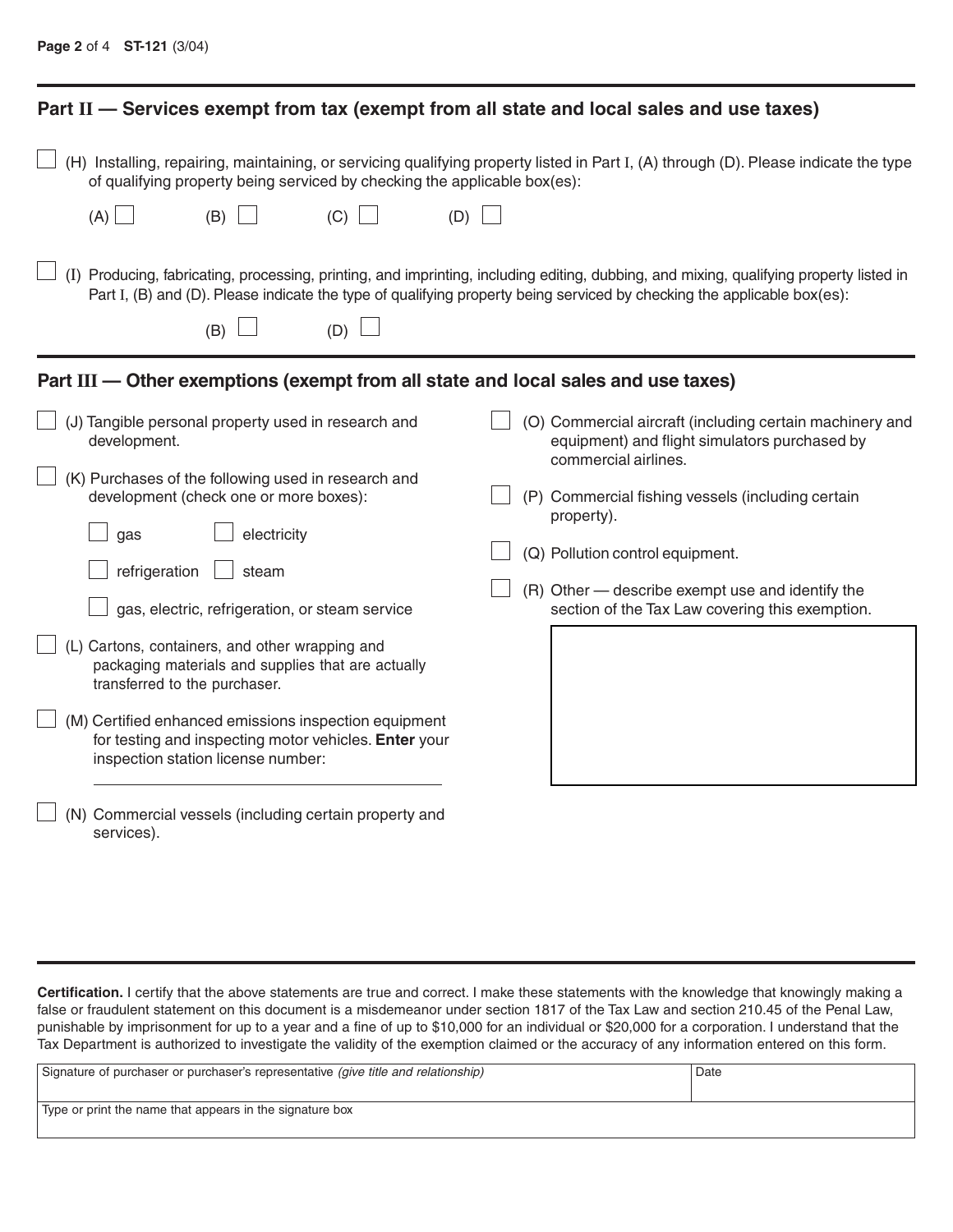## **Instructions**

### **To the purchaser**

If you have a valid Certificate of Authority, you may use Form ST-121 to purchase, rent, or lease tangible personal property or services exempt from tax to the extent indicated in these instructions. Complete all required entries on the form and give it to the seller.

You may use Form ST-121 as a blanket certificate covering the first and subsequent purchases of the same general type of property or service. However, each subsequent sales slip or purchase invoice (excluding utility bills) based on this blanket certificate must show your name, address, and Certificate of Authority identification number.

If you make further purchases from the seller that do not qualify for the exemption, you must pay the appropriate sales tax at the time of purchase.

As used in this document, the term *predominantly* means that the property or service(s) is used more than 50% of the time directly for the purpose stated in the particular section. The term exclusively means that the property or service(s) is used 100% of the time directly for the purpose stated in the particular section. The term *primarily* means that the property or service(s) is used 50% or more of the time directly for the purpose stated in the particular section.

### **Part I — Exemptions related to production**

**(A)** — You may purchase, exempt from tax, machinery and equipment, including parts, tools, and supplies, used or consumed **directly** and **predominantly** in the production of tangible personal property, gas, electricity, refrigeration, or steam for sale by manufacturing, processing, generating, assembling, refining, mining, or extracting. For more information on these various production exemptions, see Publication 852, Sales Tax Information for: Manufacturers, Processors, Generators, Assemblers, Refiners, Miners and Extractors, and Other Producers of Goods and Merchandise.

**(B)** — You may purchase, exempt from tax, tangible personal property used **directly** and **predominantly** in the production (including editing, dubbing, and mixing) of a film for sale regardless of the medium by which the film is conveyed to the purchaser. (For purposes of this exemption, the term *film* means feature films, documentary films, shorts, television films, television commercials, and similar productions.)

**(C)** — You may purchase, exempt from tax, tangible personal property used **directly** and **predominantly** in the receiving, initiating, amplifying, processing, transmitting, retransmitting, switching, or monitoring of switching of telecommunications services for sale, or Internet access services for sale, or any combination of the two services.

**(D) —** You may purchase, exempt from tax, machinery, equipment, or other tangible personal property (including parts, tools, and supplies) used or consumed by television or radio broadcasters **directly** and **predominantly** in the production (including post-production) of live or recorded programs which are used or consumed by a broadcaster predominantly for the purpose of broadcast over the air by the broadcaster or for transmission through a cable television or direct-broadcast satellite system by the broadcaster. You may also purchase, exempt from tax, machinery, equipment, and other tangible personal property (including parts, tools, and supplies) used or consumed **directly** and **predominantly** in the transmission of live or recorded programs over the air or through a cable television or direct-broadcast satellite system by the broadcaster. Tangible personal property purchased by a broadcaster (lessor) for lease to another person (lessee) for that person's use or consumption directly and predominantly in the

production (including post production) of live or recorded programs by the person will be deemed to be used or consumed by the lessor broadcaster for purposes of determining whether the lessor broadcaster has met the direct and predominant use requirement of the exemption described in the above sentence. (For more information concerning this exemption, see TSB-M-00(6)S.)

**(E) —** You may purchase, exempt from tax, gas or electricity or gas or electric service used or consumed **directly** and **exclusively** to provide gas or electric service of whatever nature consisting of operating a gas pipeline, a gas distribution line, or an electric transmission or distribution line or to ensure the necessary working pressure in an underground gas storage facility.

**(F) —**You may purchase, exempt from tax, fuel, gas, electricity, refrigeration, and steam and gas, electric, refrigeration, and steam service used or consumed **directly** and **exclusively** in the production of tangible personal property (or a film, regardless as to the means by which the film is conveyed) for sale, by manufacturing, processing, assembling, generating, refining, mining, or extracting. You must pay any state and local taxes due on any part of any fuel or utility service not used directly and exclusively for an exempt purpose. For example, electricity purchased solely to light a factory must be purchased tax paid, but electricity used for both an exempt purpose and a taxable purpose may be purchased exempt from tax. However, you must report the tax due on the electricity used for the taxable purpose on your sales and use tax return as a purchase subject to tax.

**(G) —**You may purchase, exempt from tax (except for the local tax imposed on sales and uses in the city of New York), fuel, gas, electricity, refrigeration, and steam and gas, electric, refrigeration, and steam service used or consumed **directly** and **exclusively** in the production of gas, electricity, refrigeration, and steam for sale by manufacturing, processing, assembling, generating, refining, mining, or extracting. You must pay any state and local taxes due on any part of any fuel or utility service not used directly and exclusively for an exempt purpose.

### **Part II — Services exempt from tax**

**(H) —** You may purchase the services of installing, repairing, maintaining, and servicing qualifying property listed in Part I, (A) through (D) exempt from all state and local sales and use taxes.

**(I) —** You may purchase the services of producing, fabricating, processing, printing, and imprinting including editing, dubbing, and mixing, qualifying property listed in Part I, (B) and (D), exempt from tax.

Purchases described in Part II are exempt from all state and local sales and use taxes (including New York City).

#### **Part III — Other exemptions - exempt from all state and local sales and use taxes**

**(J)** — Tangible personal property used or consumed **directly** and **predominantly** in research and development in the experimental or laboratory sense is exempt from tax.

**(K)** — Gas, electricity, refrigeration, and steam, and gas, electric, refrigeration, and steam service used or consumed **directly** and **exclusively** in research and development in the experimental or laboratory sense may be purchased exempt from tax.

Research and development does not include the ordinary testing or inspection of materials or products for quality control, efficiency surveys, management studies, consumer surveys, advertising, promotions, or research in connection with literary, historical, or similar projects.